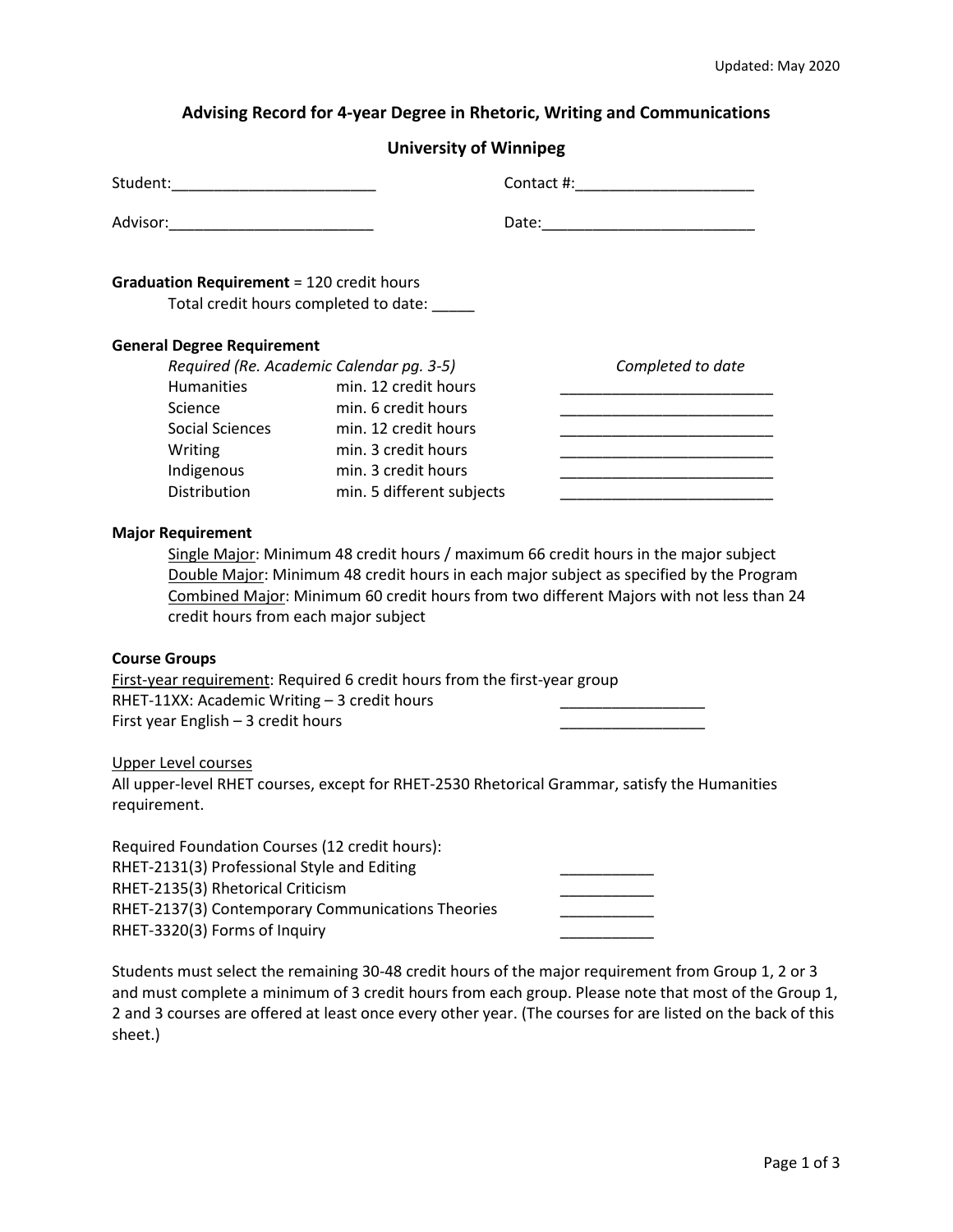*Completed to date (course #)*

| Group One   |  |
|-------------|--|
| Group Two   |  |
| Group Three |  |

All 4000 level courses are Honours courses. Non-Honours students are not required to submit a request form in order to register in Honours courses.

| Group One: Textual Process and Production (minimum 3 credit hours required) |               |                                                  |  |
|-----------------------------------------------------------------------------|---------------|--------------------------------------------------|--|
|                                                                             | RHET-2145(3)  | Theories and Practices of Oral Communication     |  |
|                                                                             | RHET-2350(3)  | <b>Writing in Digital Spaces</b>                 |  |
|                                                                             | RHET-2500(3)  | <b>Tutoring Writing</b>                          |  |
|                                                                             | RHET-3131 (3) | <b>Advanced Editing</b>                          |  |
|                                                                             | RHET-3255(3)  | Narrative Thinking and Writing                   |  |
|                                                                             | RHET-3321(3)  | Composing our Winnipeg: Rhetoric of/and the City |  |
|                                                                             | RHET-3329(3)  | <b>Writing for Scholarly Audiences</b>           |  |
|                                                                             | RHET-3330(3)  | Investigative Journalism                         |  |
|                                                                             | RHET-3331(6)  | Writing Internship                               |  |
|                                                                             | RHET-3340(3)  | <b>Technical and Professional Communication</b>  |  |
|                                                                             |               |                                                  |  |

*Group Two: Criticism and Analysis* (minimum 3 credit hours required)

- RHET-2141(3) Representations of Indigeneity\*
- RHET-2143(3) Rhetoric of Medicine
- RHET 2250(3) Communication and Popular Culture
- RHET-3139(3) Rhetorics of Visual Representation
- RHET-3153(3) Studies in the Rhetorics of Gender
- RHET-3154(3) The New Journalism
- RHET-3155(3) Writing on the Environment
- RHET-3450(3) Critical Studies of Social Media
- RHET-4150(3) Studies in the Rhetoric of Nonfiction
- RHET 4152(3) Digital Rhetorics
- RHET 4420(3) Rhetorics of Identity

\*RHET-2141(3) Representations of Indigeneity satisfies the Indigenous course requirement.

*Group Three: History and Theory* (minimum 3 credit hours required)

- RHET-2134(3) The Rhetorical Tradition\*\*
- RHET-2142(3) Rhetoric of Animality
- RHET-2246(3) Revolutions in Communications
- RHET-3145(3) The Fifth Canon: History and Theories of Delivery
- RHET-3236(3) Orality and Literacy\*\*
- RHET-3250(3) Composition Studies
- RHET-4138(3) Modern Rhetorical Theory
- RHET-4151(3) Critical Studies of Discourse and Ideology
- RHET-4401(3) Rhetoric of the Public Sphere

\*\*Students who have taken this course can use it for credit toward group three; however, this course is subject to deletion.